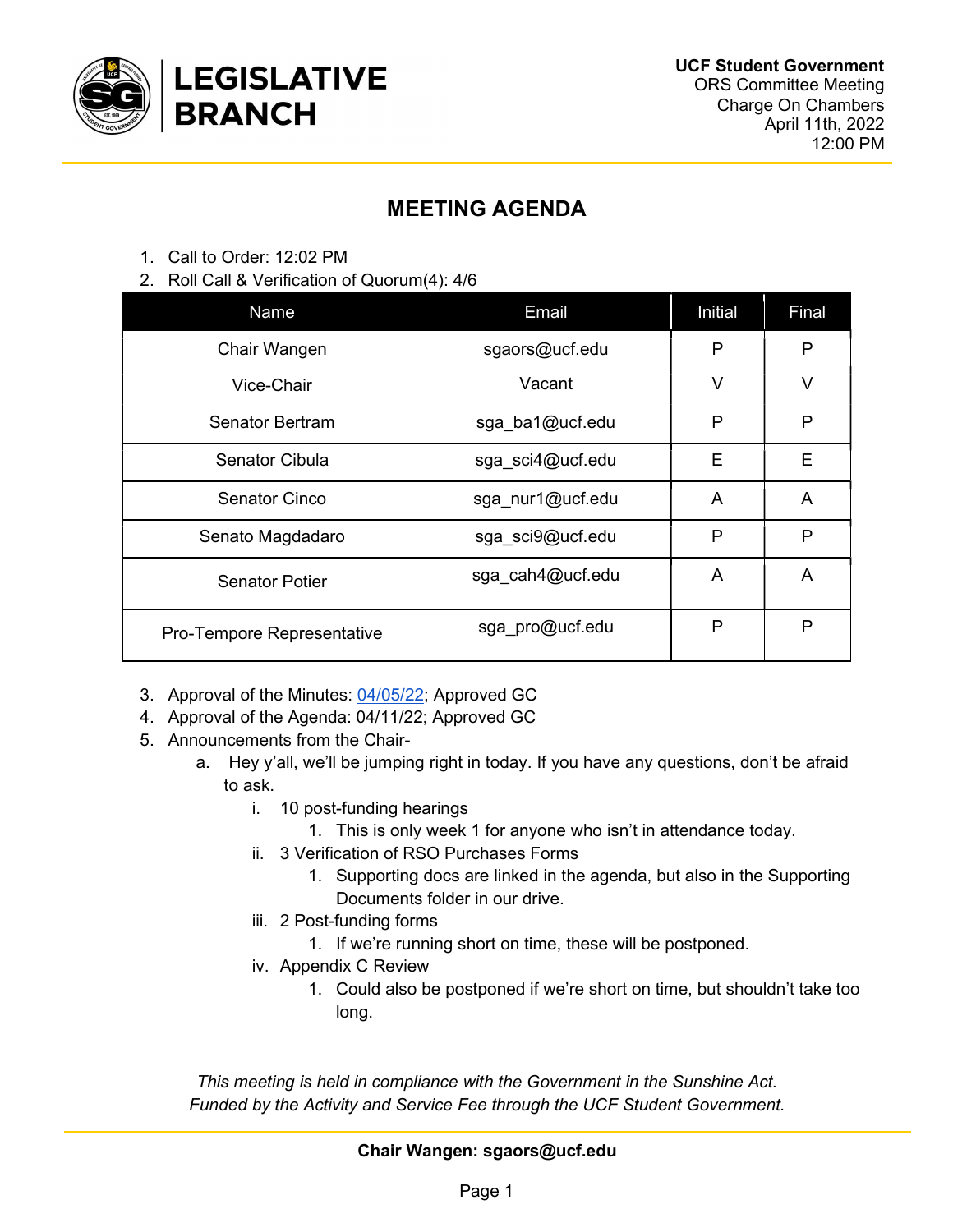

- b. Note: Though I understand that it's difficult to sanction people when they are physically present, it is important to look at all of these situations without bias.
- c. Also, the Eternal Knights ceremony is today at 4 pm in the Pegasus Ballroom.
- 6. Announcements from the Vice-Chair
	- a. None.
- 7. Announcements from Committee Members
	- a. CRT Representative CRT will be meeting Wednesdays at 4:30 pm, last week they elected their chair. The allocation form on KnightConnect has been opened for individuals and RSOs to apply for funding, and it closes again April 18th at 5 pm.
	- b. FAO Representative FAO will be meeting on Mondays at 4 pm, last week they elected their chair. We aren't sure whether that form will be opened or not.
	- c. Pro-Temp Ciresi
		- i. Hello Everyone!
		- ii. I'll be hosting interviews for the Deputy Positions and appointing them Thursday to be confirmed.
		- iii. The deadline to submit legislation to me is Wednesday at 5 pm, give me a notice in advance if you think you might be late.
		- iv. 1:1's will only be available on Friday this week due to my busy schedule but if you have any questions or need assistance feel free to reach out to me through Group Me or my email
			- 1. Calendly Link to Schedule 1:1's: https://calendly.com/pro-temp/1-1 with-pro-temp-ciresi
		- v. If you still haven't had a New Member Orientation yet, those won't be offered until the beginning of the Summer Session.
		- vi. Committee Leadership
			- 1. If you have not scheduled a 1:1 with me please do so
			- 2. Ensure your Vice-Chairs are submitting your minutes
- 8. Announcements from Non-Committee Members
	- a. None.
- 9. Old Business
	- a. Post Funding Reviews
		- i. None.
	- b. Verification of Purchase Forms
		- i. None.
	- c. Post Funding Forms
	- i. None.
	- d. Resolutions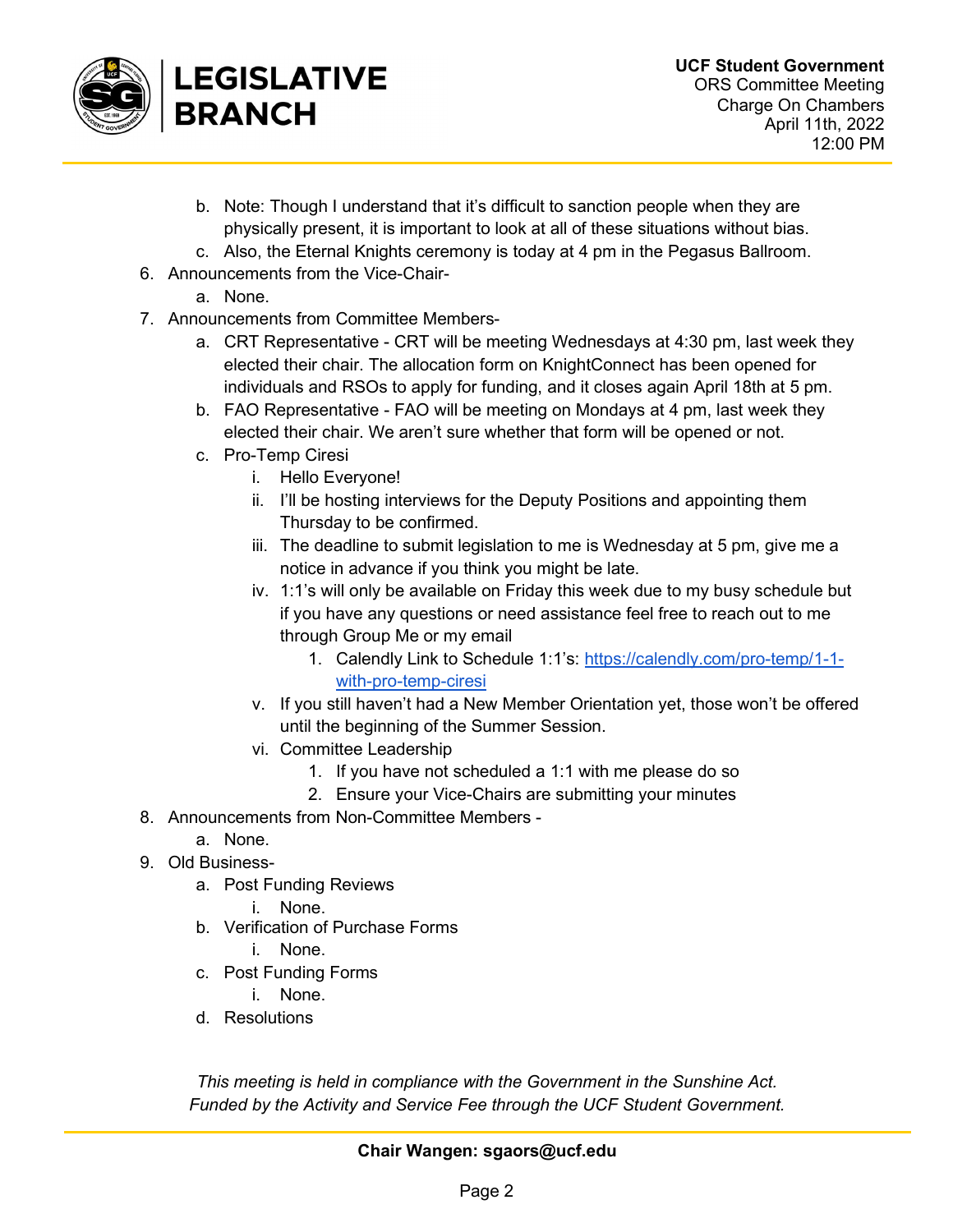

- i. None.
- e. Bills

i. None.

- 10. New Business
	- a. Post-Funding Reviews
		- i. CRT 53-004 (Md Jibanul Haque Jiban)
			- 1. General Information
				- a. Fiscal Probation: Reversion >20%
				- b. Reverted \$450.00 of \$500.00 allocated; 90%
			- 2. Speech:
				- a. None.
			- 3. Questions:
				- a. None.
			- 4. Debate:
				- a. None.
			- 5. Postponed (Week 1)
		- ii. CRT 53-139 (Yamilet Gonzalez)
			- 1. General Information
				- a. Fiscal Probation: Reversion >20%
				- b. Reverted \$190.00 of \$500.00 allocated; 38%
			- 2. Speech:
				- a. "Registration only. Not utilizing hotel, but, Airbnb (not allowed per SG Code)."
				- b.
			- 3. Questions:
				- a. None.
			- 4. Debate:
				- a. None.
			- 5. Postponed (Week 1)
		- iii. CRT 53-142 (Uzair Hammad)
			- 1. General Information
				- a. Fiscal Probation: Reversion >20%
				- b. Reverted \$500.00 of \$500.00 allocated; 100%
				- 2. Speech:
					- a. "12/16/21 TRF submitted, with incorrection information and no signature. E-mailed for corrections. 1/27/2022 - 2nd request submitted. No response as of 2/15/2022. Per CRT tracker travel end date was 2/5/2022."
					- b.
				- 3. Questions:
					- a. None.
				- 4. Debate:

This meeting is held in compliance with the Government in the Sunshine Act. Funded by the Activity and Service Fee through the UCF Student Government.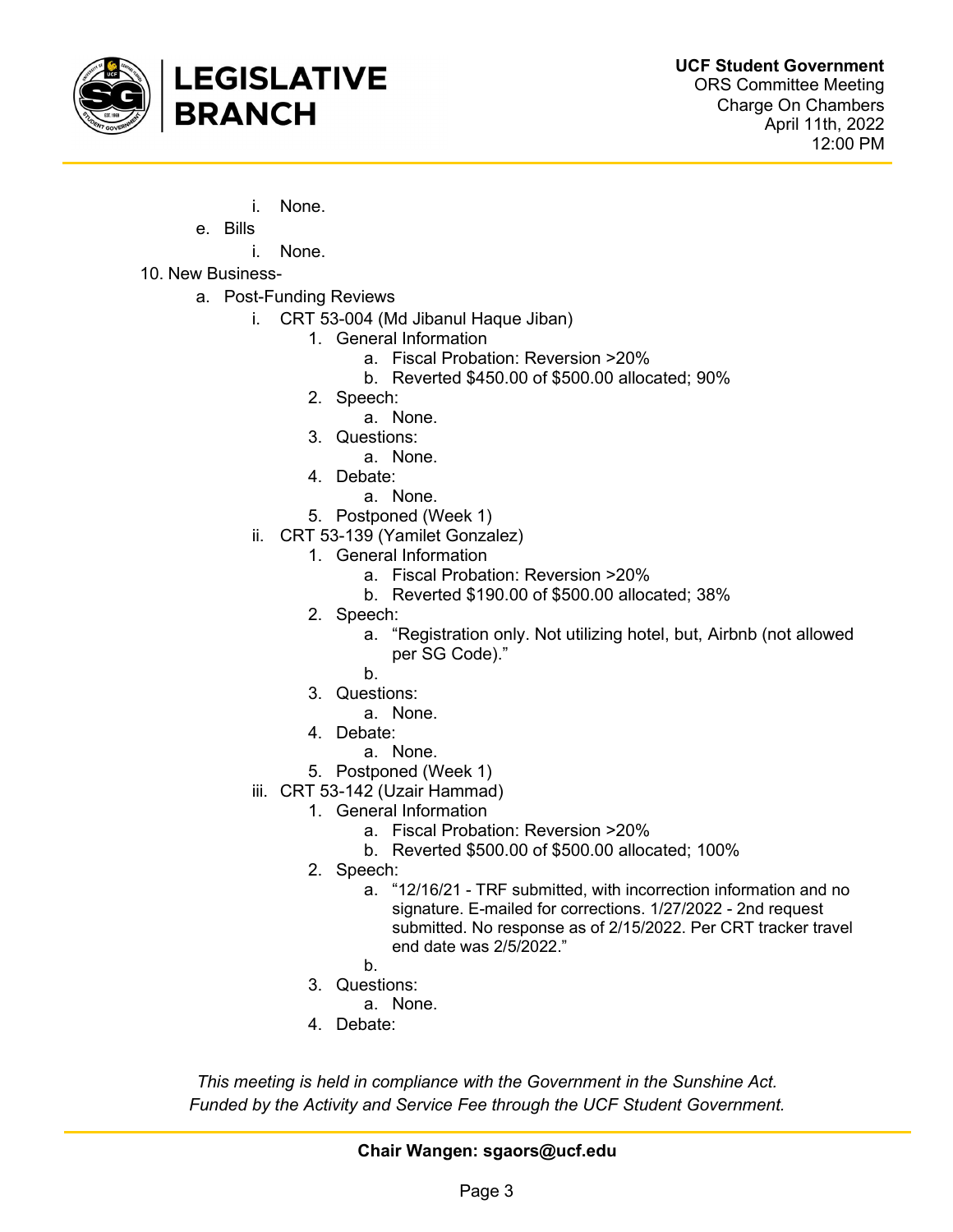

- a. None.
- 5. Postponed (Week 1)
- iv. CRT 53-143 (Juan Cruz Pellegrini)
	- 1. General Information
		- a. Fiscal Probation: Reversion >20%
		- b. Reverted \$125.00 of \$125.00 allocated; 100%
		- 2. Speech:
			- a. Student did not claim his allocation. No TRF has been submitted and the conference ended on Jan.7, 2022. Full reversion."
		- b.
		- 3. Questions:
			- a. None.
		- 4. Debate:
			- a. None.
		- 5. Postponed (Week 1)
- v. CRT 53-211 (Joshua Weiner)
	- 1. General Information
		- a. Fiscal Probation: Reversion >20%
		- b. Reverted \$400.00 of \$400.00 allocated; 100%
	- 2. Speech:
		- a. "Due to financial issues student will not be able to attend to the conference. As per student email on 3/18/22." Was waiting on inter-departmental additional funding, but price went up and was unable to attend
	- 3. Questions:
		- a. None.
	- 4. Debate:
		- a. Magdadaro: Did we have a precedent set?
			- i. Wangen: We have not done that yet since this is the first meeting.
		- b. Magdadaro: Wants to see how the committee feels. But, is inclined to be more lenient due to it being an issue with finances.
		- c. Joshua Weiner: Spoke with OUR during the process.
		- d. Bertram: Leaning towards not sanctioning the individual. During Covid our precedent was not sanctioning for reversions due to it being out of control. This is similar as financial hardships.
	- 5. To not Sanction
		- a. 3-0-0
- vi. CRT 53-221 (Elmar Azizli)
	- 1. General Information
		- a. Fiscal Probation: Reversion >20%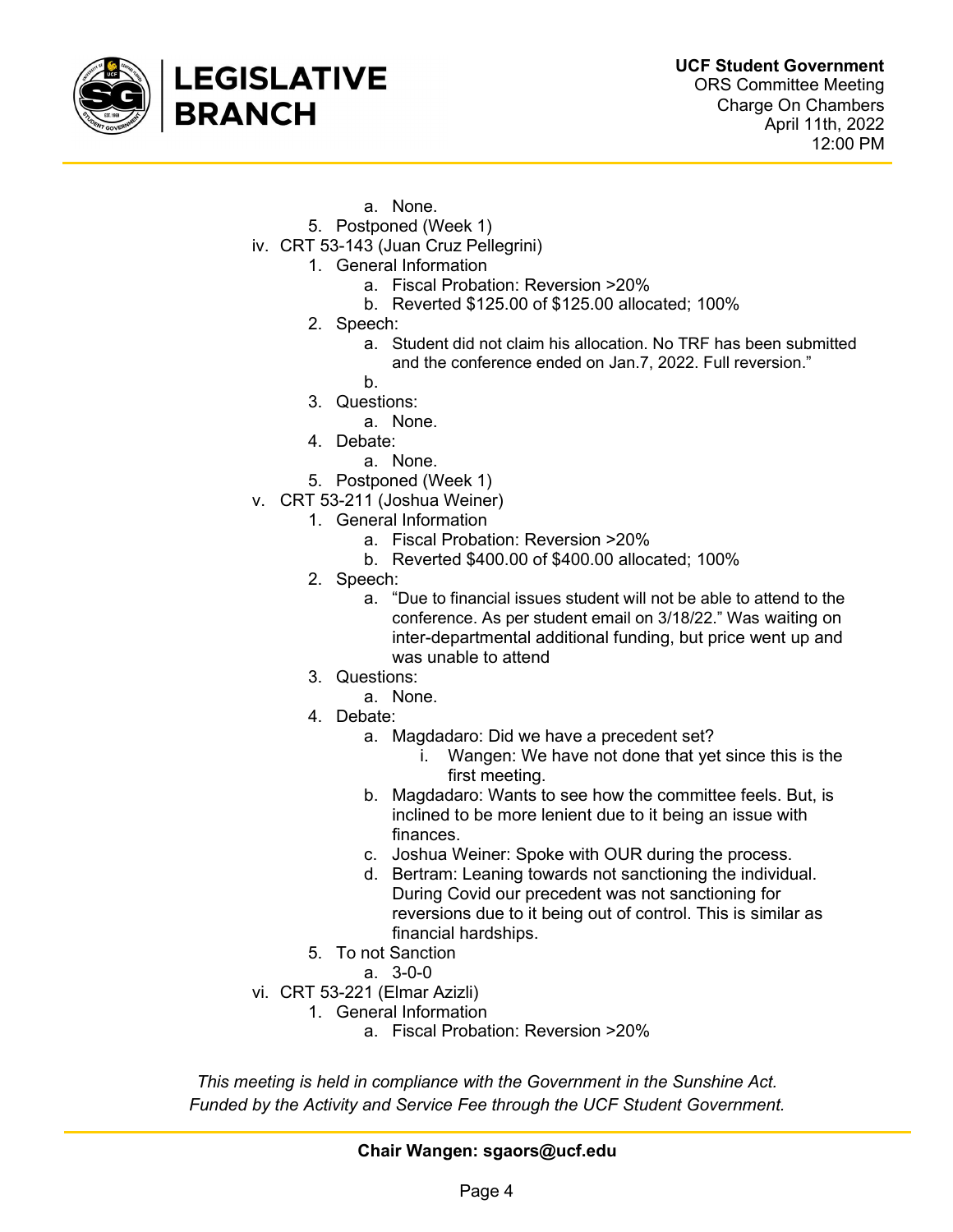

- b. Reverted \$200.00 of \$200.00 allocated; 100%
- 2. Speech:
	- a. "As per student email: Due to financial issues he can't attend to the conference."
- 3. Questions:
	- a. None.
- 4. Debate:
	- a. None.
- 5. Postponed (Week 1)
- vii. CRT 53-238 (Deborah Coffy)
	- 1. General Information
		- a. Fiscal Probation: Reversion >20%
		- b. Reverted \$100.00 of \$100.00 allocated; 100%
		- 2. Speech:
			- a. "Student has another engagement and will not be making this trip. Total reversion." During February had a speaker issue that conflicted with the conference and was unable to attend. Was mistaken on the process.
		- 3. Questions:
			- a. Bertram: Since you work with MSC? The events were scheduled after you were allocated funding?
				- i. Yes, there originally were no events and after the allocation the events were re-scheduled and is on the exec board, therefore could not attend.
		- 4. Debate:
			- a. Magdadaro: Asking for clarification again
				- i. Supposed to attend the YDSA Winter Conference but due to events pushed to that date was unable to go. Did reach out to the accountant to close but did not reach out to SG which was a mistake on their part.
			- b. Magdadaro: Wishes more committee members were there. But inclined to not sanction as this was a situation out of their control, interested in hearing more debate.
			- c. Bertram: Torn as well, a lot of what happened was out of their control and did speak with the business office to close their account. This is unfortunate, can appreciate it that it was not a scheduling error on their part. Leaning towards not sanctioning.
			- d. Magdadaro: In setting precedent, we should not punish students for things out of their control. Therefore, leaning towards not sanctioning, especially since they did reach out to the business office.
		- 5. To not Sanction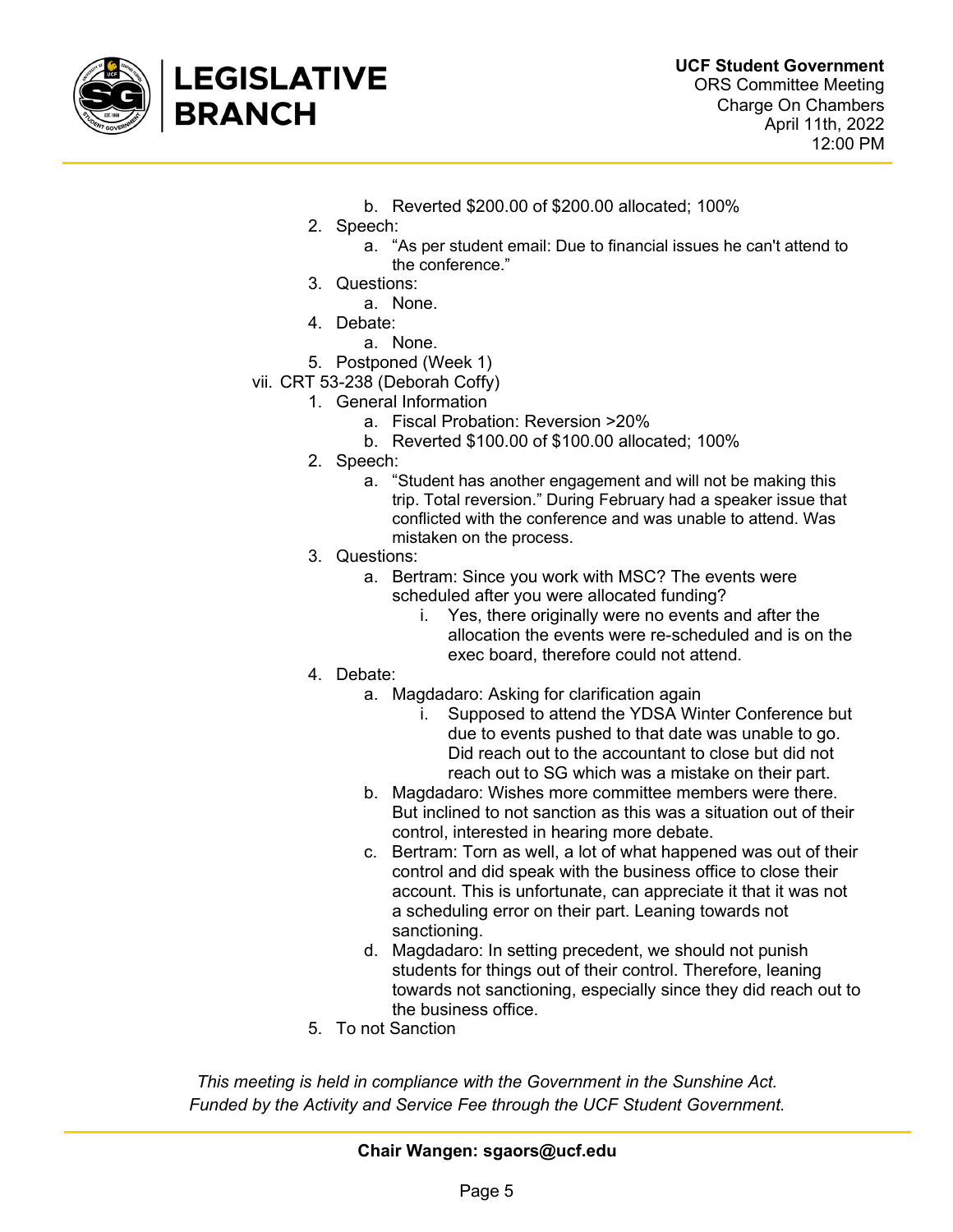

#### a. 3-0-0

- viii. SB 53-014 (Student Physical Therapy Association)
	- 1. General Information:
		- a. Fiscal Probation: Late VPF
		- 2. Speech:
			- a. Oversight on her part. Sent these forms to the accountant and he said it was good to go, therefore did not submit within the amount of time to SG.
		- 3. Questions:
			- a. Bertram: What was the actual reversion date they needed the form by?
				- i. Wangen: March 14th, it was submitted a few days ago
			- b. Bertram: Did the former ORS Chair reach out after the date?
				- i. Wangen: Not that I know of, their rep was former GAP Chair Galloway
		- 4. Debate:
			- a. Bertram: Granted it is a late submission, it was an issue we never figured out last session, want to do that this session. This RSO did take it upon themselves to submit to the business office so leaning towards not sanctioning.
			- b. Wangen: Did send an email a few days ago and that's what prompted them to submit to me.
			- c. Magdadaro: Agree with Senator Bertram.
		- 5. To not Sanction
			- a. 3-0-0
- ix. SB 53-022 (United Nations Association)
	- 1. General Information
		- a. Fiscal Probation: Reversion >20%; No VPF
		- b. Reverted \$2,398.39 of \$2,398.39 allocated; 100%
	- 2. Speech:
		- a. Covid cancellation and reverted all their funds and did not submit a VPF. They could not make it to the meeting but asked if Chair Wangen could speak on it.
	- 3. Questions:
		- a. None.
	- 4. Debate:
		- a. Bertram: If the conference was canceled due to Covid and reached out, comfortable not sanctioning.
	- 5. To not Sanction

This meeting is held in compliance with the Government in the Sunshine Act. Funded by the Activity and Service Fee through the UCF Student Government.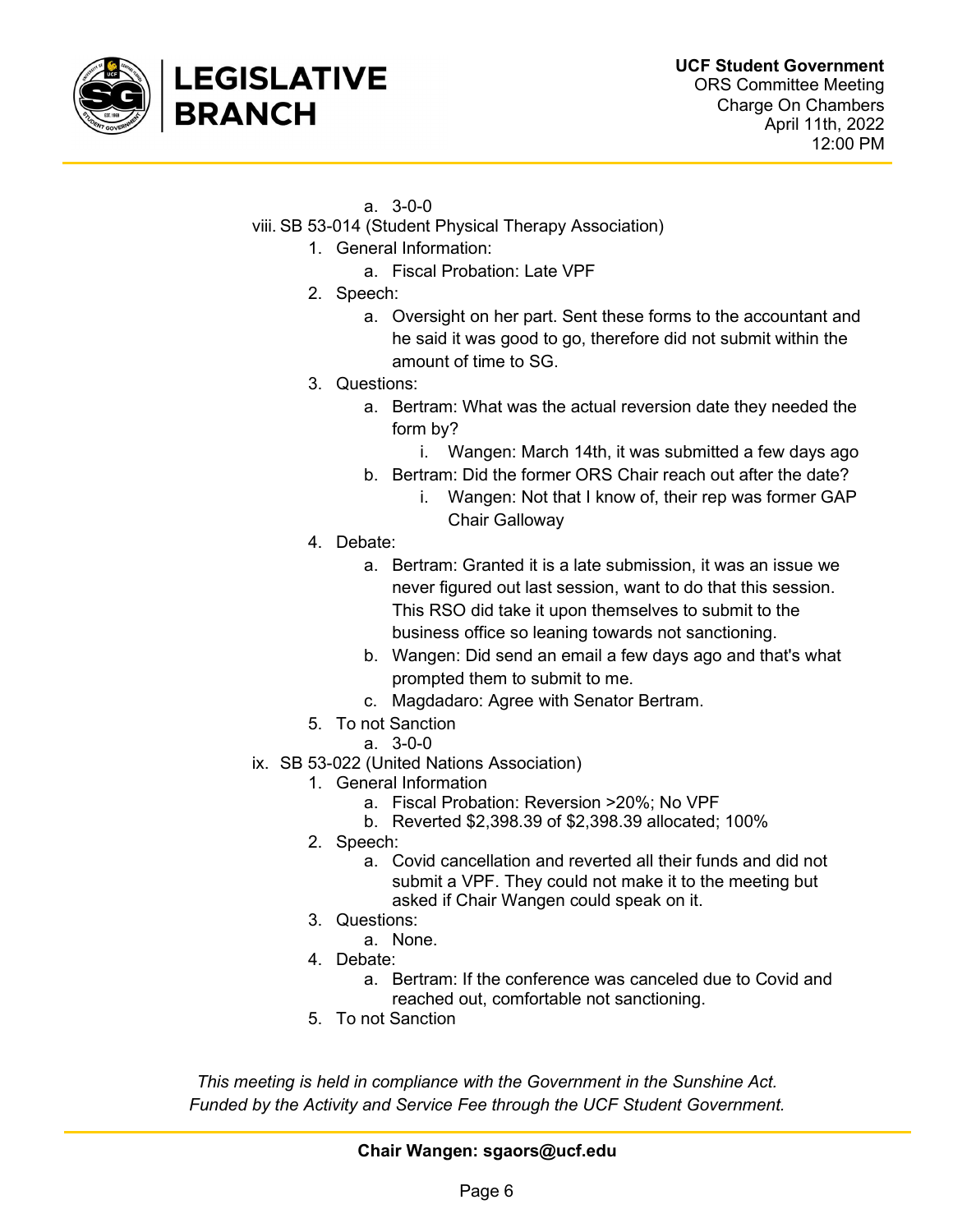

- a. 3-0-0
- x. SB 53-025 (Student Athletic Training Organization)
	- 1. General Information
		- a. Fiscal Probation: Reversion >20%
		- b. Reverted \$1,067.00 of of \$2,651.00 allocated; 40.25%
		- 2. Speech:
			- a. None.
		- 3. Questions:
			- a. None.
		- 4. Debate:
			- a. None.
		- 5. Postponed (Week 1)
- b. Verification of Purchases Forms
	- i. SB 53-014 (Student Physical Therapy Association)
		- 1. General Information
			- a. Senate Approved Contribution: \$16,900.11
			- b. Senate Actual Contribution: \$16,079.50
			- c. RSO Needed Contribution: \$16,900.12
			- d. RSO Actual Contribution:
				- i. Registration: \$6,720.00
				- ii. Lodging: \$7568.24
				- iii. Travel: \$1,900.00
				- iv. Total: \$16,188.24
		- 2. Questions:
			- a. None.
		- 3. Debate:
			- a. None.
		- 4. To Approve VPF:
			- a. 3-0-0
	- ii. SB 53-025 (Student Athletic Training Organization)
		- 1. General Information
			- a. Senate Approved Contribution: \$2,651.00
			- b. Senate Actual Contribution: \$1,584.00
			- c. RSO Needed Contribution:\$2,651.00
			- d. RSO Actual Contribution:
				- i. Registration: \$1,790.00
				- ii. Lodging: \$2,478.56
				- iii. Total: \$4,268.56
		- 2. Speech: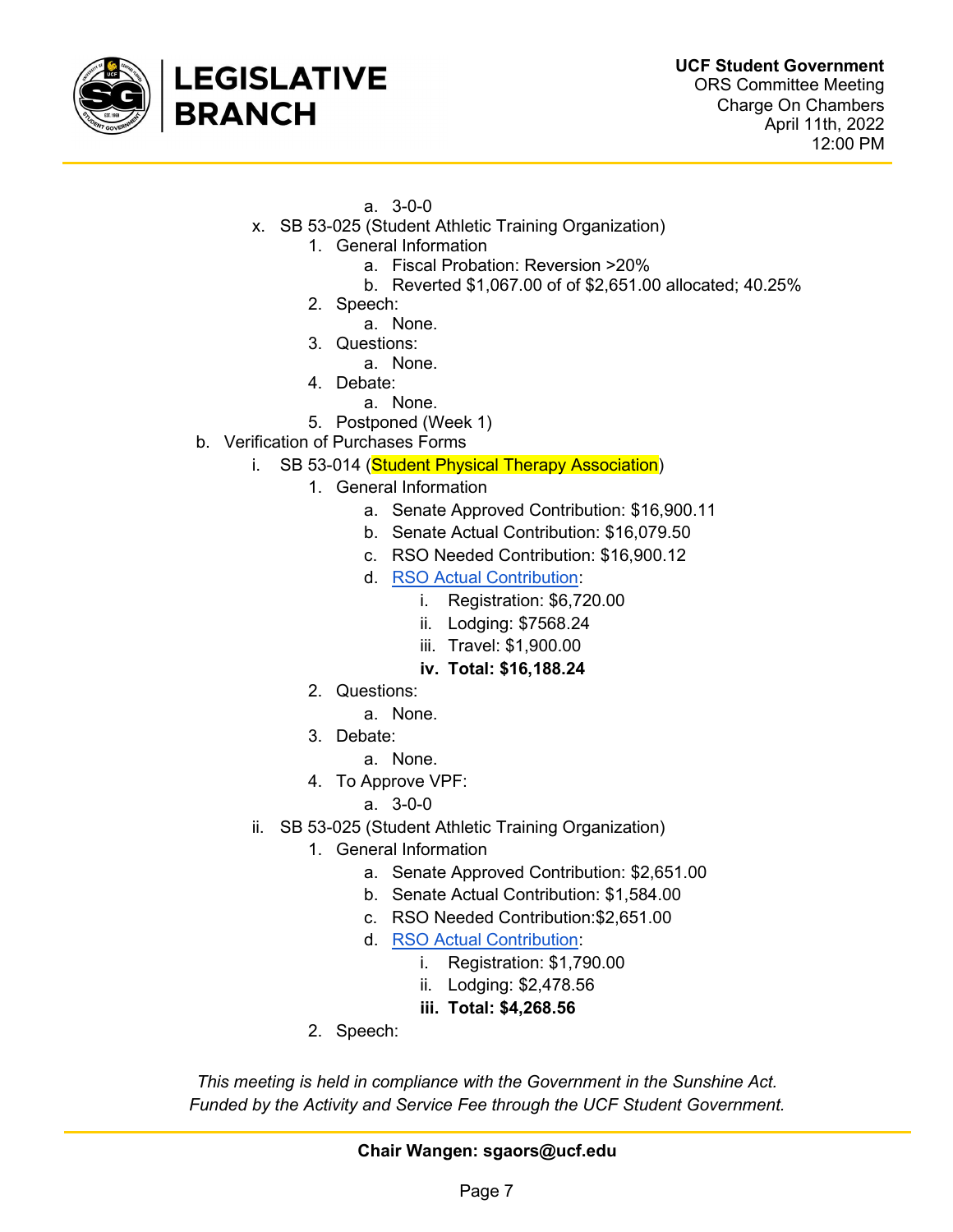

- a. Reverted some of their funds and submitted their form
- 3. Questions:
	- a. None.
- 4. Debate:
	- a. Magdadaro: Pretty straightforward, good to approved the form
- 5. To Approve VPF
	- a. 3-0-0
- iii. SB 53-035 (Chabad Jewish Student Group)
	- 1. General Information
		- a. Senate Contribution: \$8,600.00
			- i. Motti Orlando Catering: \$5,100.00
			- ii. Rabbi Honorarium: \$3,500.00
		- b. RSO Needed Contribution: \$8,600.00
		- c. RSO Actual Contribution:
			- i. Motti Orlando Catering: \$9,000.00
			- ii. Total: \$9,000.00
	- 2. Questions:
		- a. Bertram: We paid for some catering and they did as well?
			- i. Wangen: Yes, they had a lot of catering.
	- 3. Debate:
		- a. Magdadaro: Again pretty straightforward we should approve.
	- 4. To Approve VPF:
		- a. 3-0-0
- c. Post Funding Forms
	- i. SB 53-032 (Jack Murray Game Development Club)
		- 1. Speech
			- a. They said they contacted an Ethan Smith? Were not sure where to submit anything but figured it out. Requested we get students acquainted with the fiscal process and business office.
		- 2. Questioning
			- a. None.
		- 3. Debate
			- a. Bertram: A little confused? Spoke with them but don't know who Ethan Smith is? They did do the form and was a good experience all around
			- b. Magdadaro: When was the bill approved?
			- c. Wangen: January 20th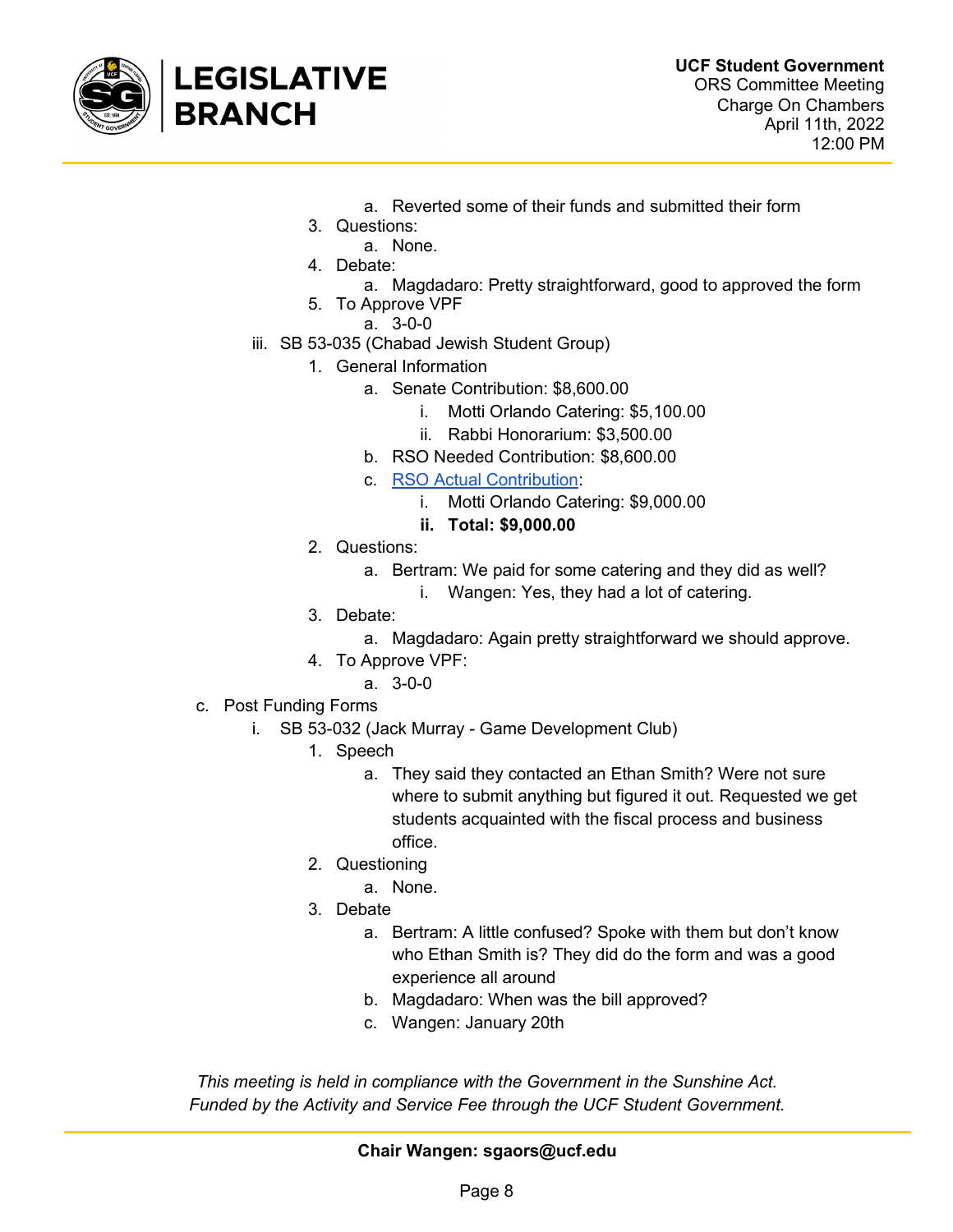

4. To Approve Post-Funding Form

a. 3-0-0

- ii. SB 53-035 (Trevor Weinstein Chabad Jewish Student Group)
	- 1. Speech
		- a. Chair Mittan was very helpful and no suggestions for improvements.
	- 2. Questioning
		- a. None.
	- 3. Debate
		- a. None.
	- 4. To Approve Post-Funding Form

a. 3-0-0

- d. Resolutions
	- i. None.
- e. Bills
	- i. None.
- 11. Miscellaneous Business
	- a. Vice Chair Elections
		- i. Postponed to next meeting.
	- b. Appendix C Review
		- i. Informal at 12:36 pm
			- 1. Discussed:
				- a. Making VPF due 5 business days after reversion date, rather than accounts closing
				- b. Shortening timeline from 4 to 2 weeks
				- c. Giving Judicial sole authority to see sanction appeals
				- d. Change business days to academic days
		- ii. Return to Formal at 12:56 pm
- 12. Final Roll Call: 4/6
- 13. Adjournment: 12:58 PM

Key:

- P Present
- A Absent
- MTD Move to Debate
- MTV Move to Vote

This meeting is held in compliance with the Government in the Sunshine Act. Funded by the Activity and Service Fee through the UCF Student Government.